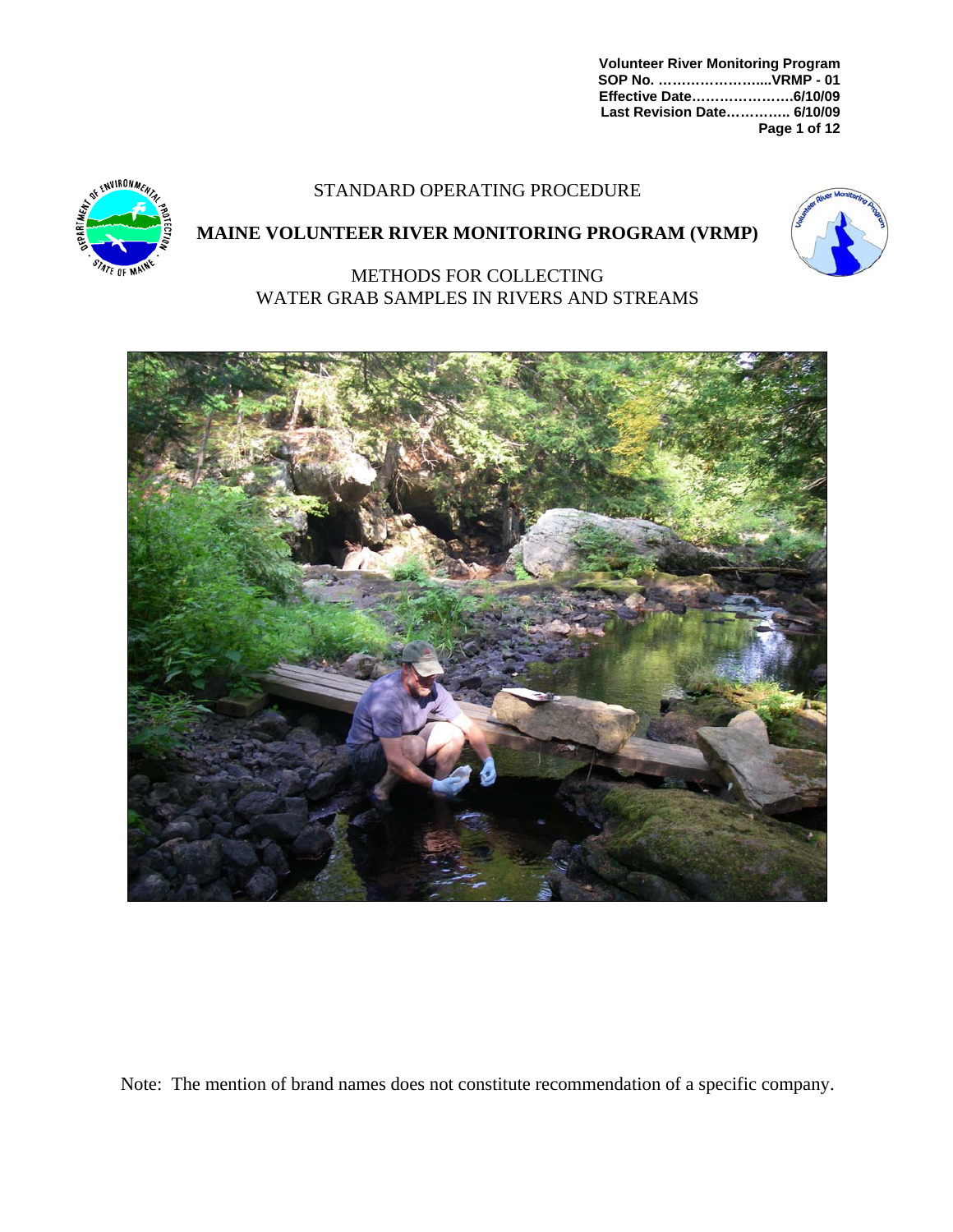

# **Volunteer River Monitoring Program (VRMP)**

**Standard Operating Procedure Methods for Collecting Water Grab Samples** 

Prepared by Lisa Vickers and Jeff Varricchione Maine Department of Environmental Protection Bureau of Land and Water Quality Division of Watershed Management 312 Canco Road; Portland, ME 04103

- **1. Applicability.** This standard operating procedure (SOP) is used by the Volunteer River Monitoring Program (VRMP) of the Maine Department of Environmental Protection's (DEP) Division of Watershed Management. It applies to the collection of water grab samples for water chemistry analysis [generally for nutrients, suspended sediments/solids, biochemical oxygen demand; see section 5-C-(1), below] that are collected by volunteers from rivers and streams in Maine.
- **2. Purpose.** The purpose of this SOP is to provide standardized methods for collecting water grab samples from rivers and streams in Maine.
- **3. Definition.** A water grab sample is a sample of river and stream water collected for the purpose of analyzing its constituent water chemistry.

### **4. Responsibilities**

#### **A.** *Volunteer Monitors & Volunteer Groups*

**• Certification.** It is the responsibility of the individual obtaining these water grab samples to maintain a current certification for the parameter(s) they collect if they wish their data to be entered into the VRMP database. Training for water sampling/testing will be provided to volunteers on an annual basis by VRMP/DEP staff, and certification will last for one year from the date of training.

**• Water Sample Collection.** It is the responsibility of the volunteer to collect water samples as specified in their (VRMP) volunteer group's Sampling and Analysis Plan (SAP).

• **Data Recording.** It is the responsibility of the individual obtaining this data to record the results and additional qualifying information on current VRMP field data sheets obtained from their affiliated watershed association or through the VRMP program of the DEP.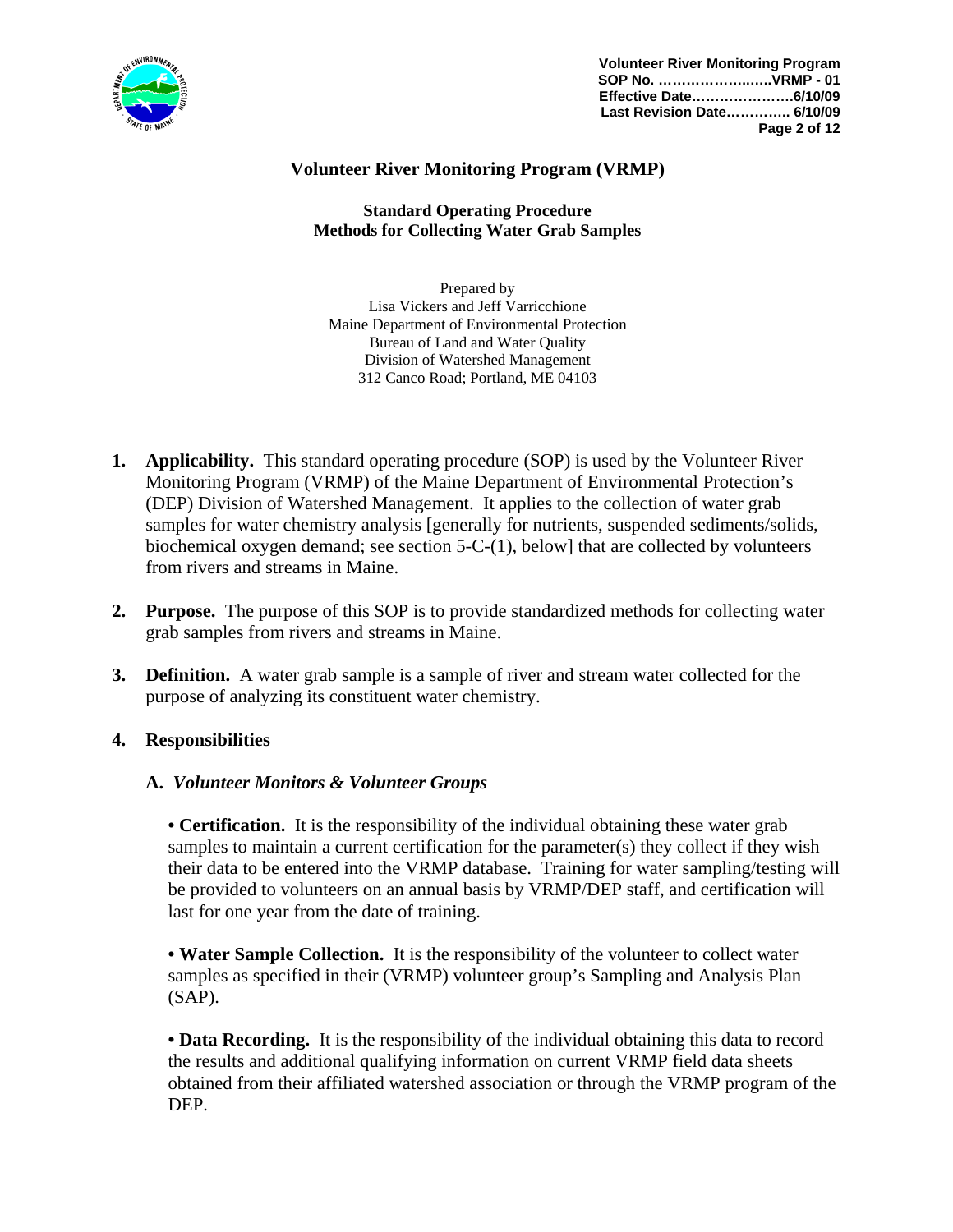

• **Submitting Samples to VRMP-Approved Laboratories.** Volunteers and/or volunteer groups will submit water grab samples to a VRMP-approved laboratory for analyses following protocols outlined in their approved sampling and analysis plan (SAP). This includes the completion of laboratory chain of custody forms.

• **Data Quality Checks and Data Submission.** The data manager for the volunteer group will collect and enter volunteer field sheet data onto the appropriate computer file, perform quality assurance checks (Refer to Section 5.10 of the Quality Assurance Program Plan), and submit data to the VRMP – all following protocols outlined in the volunteer group's latest sampling and analysis plan (SAP) that has been approved by the VRMP.

# **B.** *VRMP-Approved Laboratories Used by the Volunteer Groups*

 • **Sample Processing.** Laboratories will accept water quality samples and chain of custody forms from volunteer groups and then process/analyze the samples.

• **Sending Data and Quality Assurance Results.** Laboratories will send water quality data and quality assurance results to both the volunteer group's data manager and the VRMP, simultaneously, using an electronic "EDD" (electronic data deliverable) format.

# **C.** *Volunteer River Monitoring Program (VRMP) Staff*

• **Oversight of Volunteer Groups and Volunteers.** VRMP staff will oversee volunteer groups and volunteers through a variety of ways including maintaining an up-to-date VRMP quality assurance program plan (QAPP); reviewing sampling and analysis plans (SAPs) of the volunteer groups; providing annual training/certification sessions for volunteers; conducting quality assurance checks on data submitted by volunteer groups and laboratories; and uploading data into the DEP's EGAD database. These tasks are described in greater detail in the VRMP's latest QAPP.

# **5. Guidelines and Procedures**

**A. Sampling period and location**. Sampling period and site location information will be documented in SAPs (which require approval by the VRMP) that are submitted by the volunteer groups prior to the beginning of a sampling season. Detailed information regarding how volunteer groups are to obtain and document site location information can be found in the VRMP's Appendix 2 (SOP - Documenting Site Location) and Appendix 6 (Sampling Site Location Form)**.**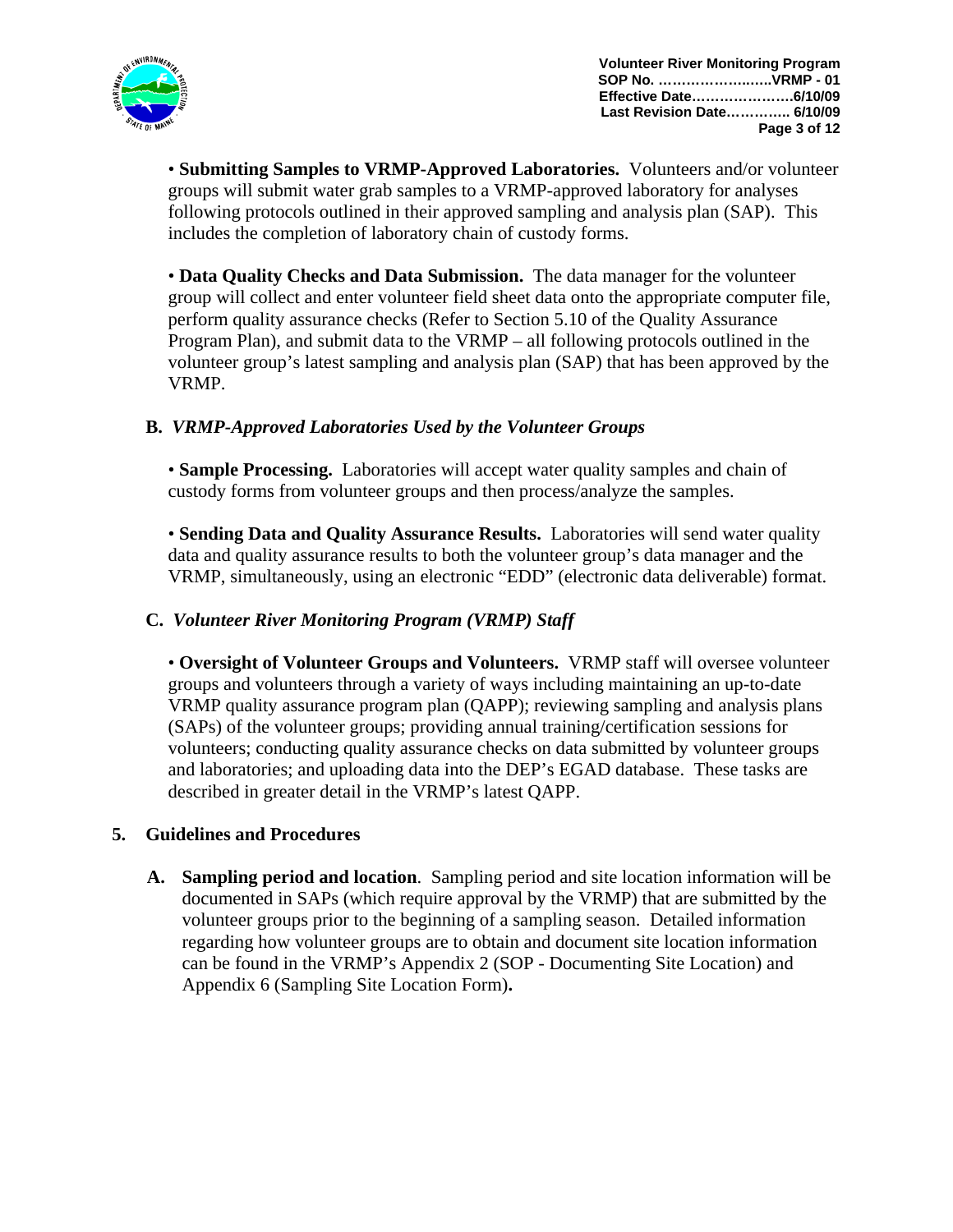

# **B. Supplies**

- (1) For water samples:
	- (a) Water quality kits from a VRMP-approved laboratory, which include containers specific to parameter(s) measured [see section  $C(1)$  below] and preservatives, as required
	- (b) Waterproof labels (BE SURE TO STICK ON CONTAINER PRIOR TO SAMPLING)
	- (c) VRMP-approved water sampling device, if using OPTION 3 [i.e., sampling from bridges or boats; see section C below]
	- (d) VRMP approved laboratory chain of custody sheets
	- (e) Permanent marker
	- (f) Pencil
- (2) Miscellaneous supplies (as needed [refer to Tables 3a {QA criteria} and 3d {sample preservation} in the latest VRMP QAPP])
	- (a) Cooler with ice
	- (b) Waders
	- (c) Gloves
		- Currently, gloves are considered OPTIONAL.
		- In the future, if groups begin to monitor phosphorus or metals, this issue may be revisited.
		- If wearing gloves, the VRMP recommends non-latex glove materials (e.g., nitrile) to help avoid possible allergic reactions.
	- (d) Personal floatation device (PFD)
	- (e) Anchor, if sampling from a boat (e.g., OPTIONS 2 or 3)

# **C. Collecting Water Grab Samples in Field**

- (1) Water samples for the Volunteer River Monitoring Program are collected for all or a subset of the following parameters: bacteria (*E. coli*, fecal, or *Enterococcus*); turbidity; suspended sediment concentration (SSC); hardness; alkalinity (ANC); total phosphorus (TP); ortho-phosphorus; total Kjeldahl-nitrogen; nitrate/nitritenitrogen; ammonia-nitrogen; total suspended solids; total dissolved solids; chloride; pH; and specific conductance. (Other parameters, such as metals, are not currently part of the VRMP program, but may be so in the future.) Parameters such as dissolved oxygen (D.O.), temperature, specific conductance, and turbidity will usually be analyzed by volunteer groups using a water quality meter or test kit. Separate VRMP SOPs exist for those parameters.
- (2) Record the sample kit number (pre-assigned by the laboratory) on the VRMP Data Sheet.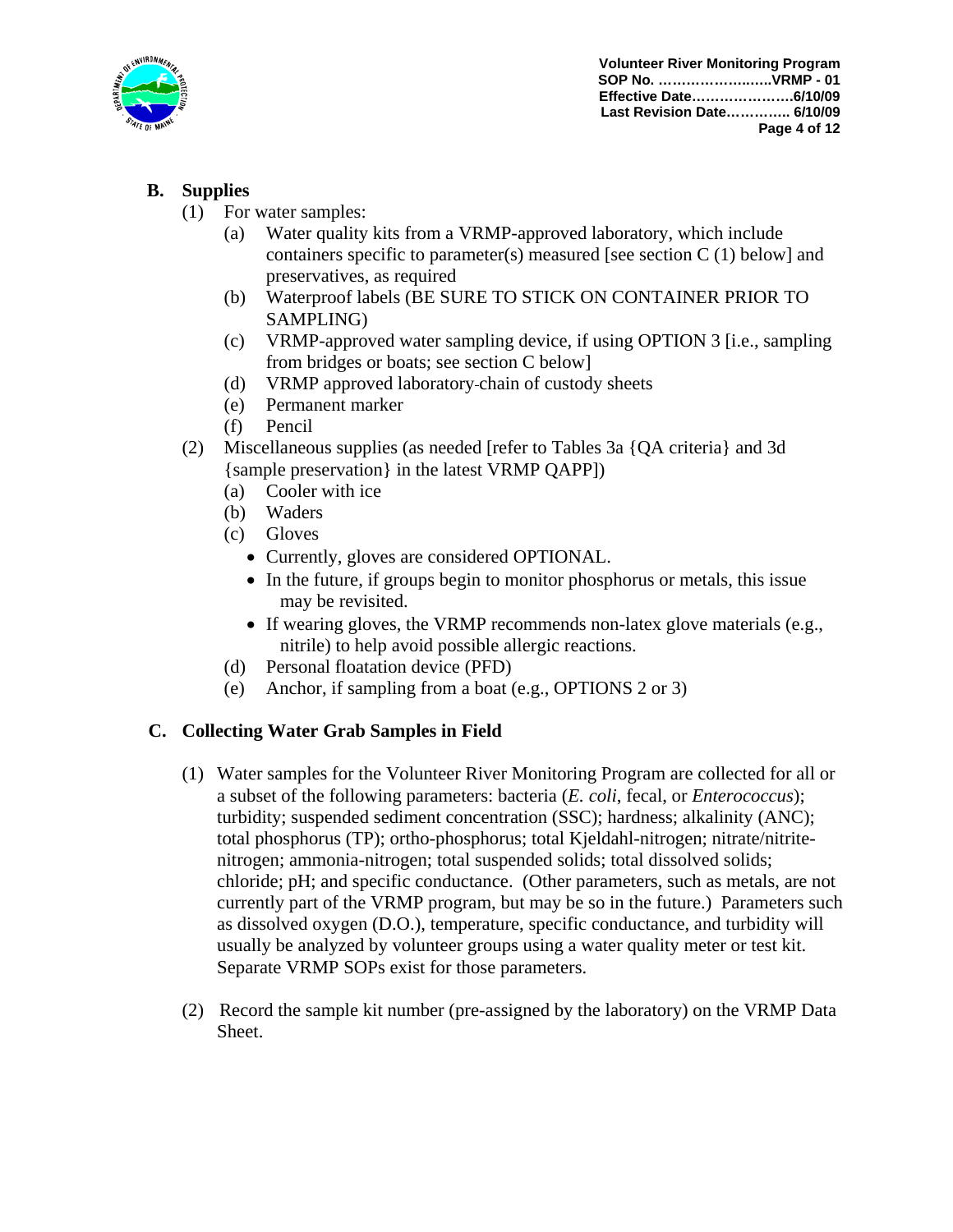

- (3) Collect water samples using appropriate sample container before stirring up sediments from the river or stream bottom, or, alternatively, collect samples upstream of any agitated (stirred-up) water where you have walked. Collect samples choosing one of the following OPTIONS:
	- $1 (wading)$ ,
	- 2 (collecting from edge of river/stream or boat by reaching one's arm or by using an extension pole), or

3 - (VRMP-approved water sampling device, from either a bridge or boat), as appropriate.

Be sure to avoid eddies, pools, and deadwater. See Appendix B of this document for more information on acceptable location of sample collection.

- (4) Avoid touching the inside or lip of the sample containers (e.g., bottles, cubitainers, Whirl-Pak® bags) or caps.
- (5) **OPTION 1** ("wading method", collecting from within a stream/river)
	- (a) Caution should be used in all cases, but especially when wading in rivers and streams deeper than two feet. If sampling within a stream or river, wearing waders and a USCG-approved Type-III floatation vest (PFD) are recommended. Additional caution should be used when the streambed or streambanks are composed of loose or slippery material such as rocks, bedrock, clay, or mud. Algae can make these materials even more slippery. *Do not wade into streams/rivers that are deeper than your thighs!!*
	- (b) Be sure waterproof label is on container and is properly labeled.
	- (c) Approach the stream from a downstream location, walking upstream to the sampling site. (This prevents the disturbance of bottom sediments that could contaminate the water quality sample.)
	- (d) Rinse sample containers in stream water three times (only for certain parameters, as specified in Appendix A of this document). *If using a Whirl-Pak ® for bacteria sampling (avoid collecting surface film):*
	- (e) The Whirl-Pak ® may be opened before submerging it to collect the water sample. Submerge it under water and remove once it is approximately half-full. Roll up (whirl) the bag to close it and seal it by tying the two yellow tabs together. Using clean tongs with alligator clips that attach to the Whirl-Pak  $\circledR$  bag by its two yellow tabs is acceptable for holding the bag. *For all other containers (in both options, avoid collecting surface film):*
	- (f) (Alternative 1-a; submersing bottle before cap is unscrewed) With cap still screwed on, submerse bottle underwater. (It is okay to loosen cap before submersion.) Tip container upright, remove cap (keeping hand downstream of bottle), and allow water to fill container. Once container is full, place cap on while the container is still submersed. Remove container from water.
	- (g) (Alternative 1-b; unscrewing cap first and then submersing bottle) Remove cap from bottle. With bottle pointed upside-down, quickly submerse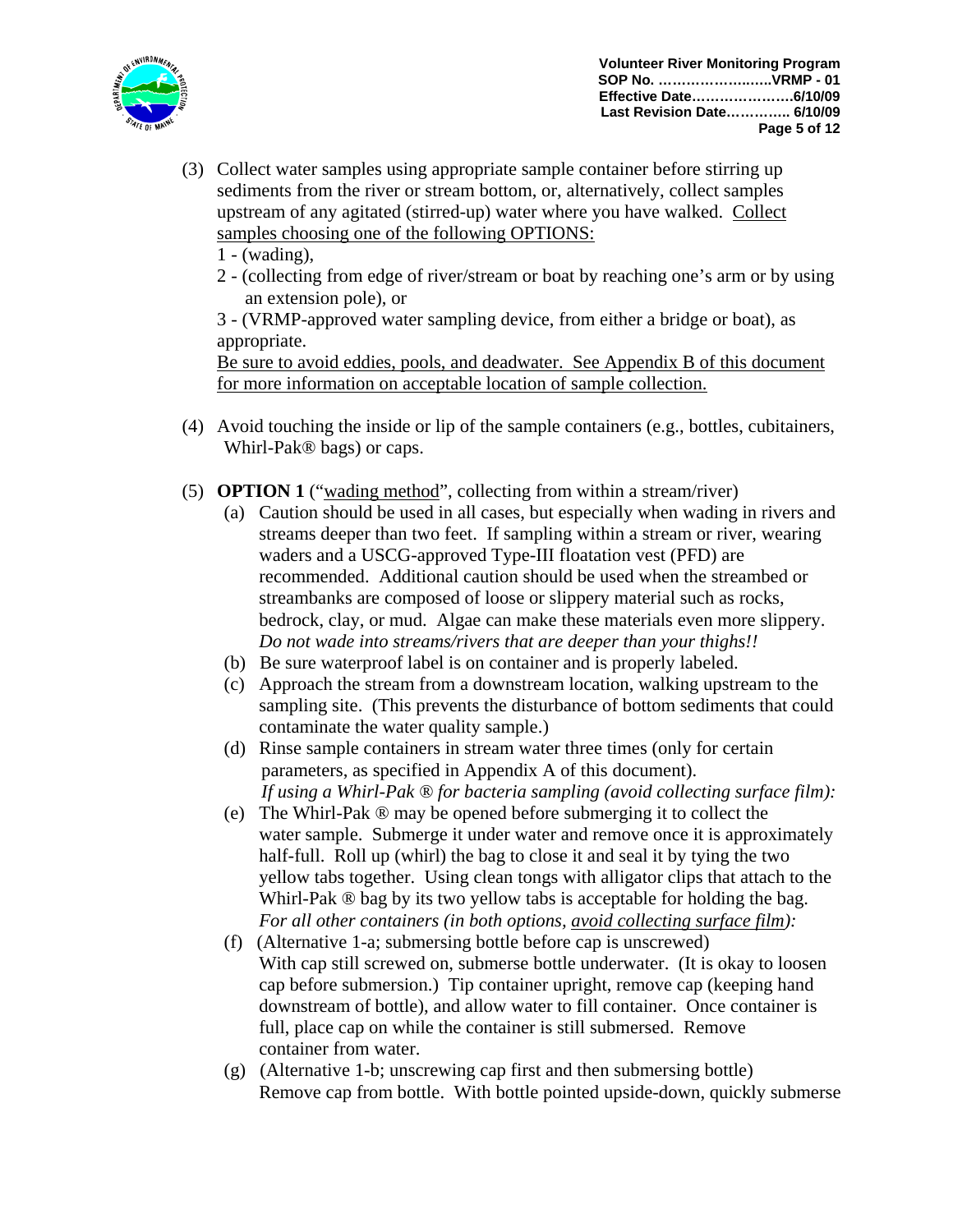

 the bottle under water, turn it upright, and allow it to fill with water. Once container is full, quickly remove it from water and cap.

- (6) **OPTION 2** (Collecting from edge of river/stream or boat by reaching one's arm or by using an extension pole.)
	- Edge of River or Stream: Reaching to collect a sample from edge of river/stream is only acceptable if center of flow is less than arm's-length away [this is generally only the case in narrow streams]. Otherwise, use an extension pole to collect sample.
	- Boat Situations: For boat situations, refer to Appendix B to determine whether samples can be collected by reaching or whether a VRMP-approved sampling device (OPTION 3) is required.

# **Reaching Method**

- (a) Caution should be used in all cases. If in a boat, wear a USCG-approved Type-III flotation vest (PFD) at all times for safety. Anchor the boat when in the correct position to sample. When sampling from a boat, sample from the upstream side of the boat.
- (b) Be sure waterproof label is on sampling container and is properly labeled.
- (c) Be careful not to contaminate the cap, neck, or inside the container with your fingers or other foreign objects.
- (d) Rinse sample containers in stream water three times (only for certain parameters, as specified in Appendix A of this document). *If using a Whirl-Pak ® for bacteria sampling (avoid collecting surface film):*
- (d) The Whirl-Pak ® may be opened first before submerging it to collect the water sample. Submerge it under water and remove once it is approximately half-full. Roll up (whirl) the bag to close it and seal it by tying the two yellow tabs together. Using clean tongs with alligator clips that attach to the Whirl-Pak  $\circledR$  bag by its two yellow tabs is acceptable for holding the bag. *For all other containers (in both options, avoid collecting surface film):*
- (e) (Alternative 1-a; submersing bottle before cap is unscrewed) With cap still screwed on, submerse bottle underwater. (It is okay to loosen cap before submersion.) Tip container upright, remove cap (keeping hand downstream of bottle), and allow water to fill container. Once container is full, place cap on while the container is still submersed. Remove container from water.
- (f) (Alternative 1-b; unscrewing cap first and then submersing bottle) Remove cap from bottle. With bottle pointed upside-down, quickly submerse the bottle under water, turn it upright, and allow it to fill with water. Once container is full, quickly remove it from water and cap.

**Extension Pole Method** (not recommended for sampling by boat)

- (a) Be sure waterproof label is on container and is properly labeled.
- (b) Rinse the clamp end of the extension pole in the stream/river prior to sampling.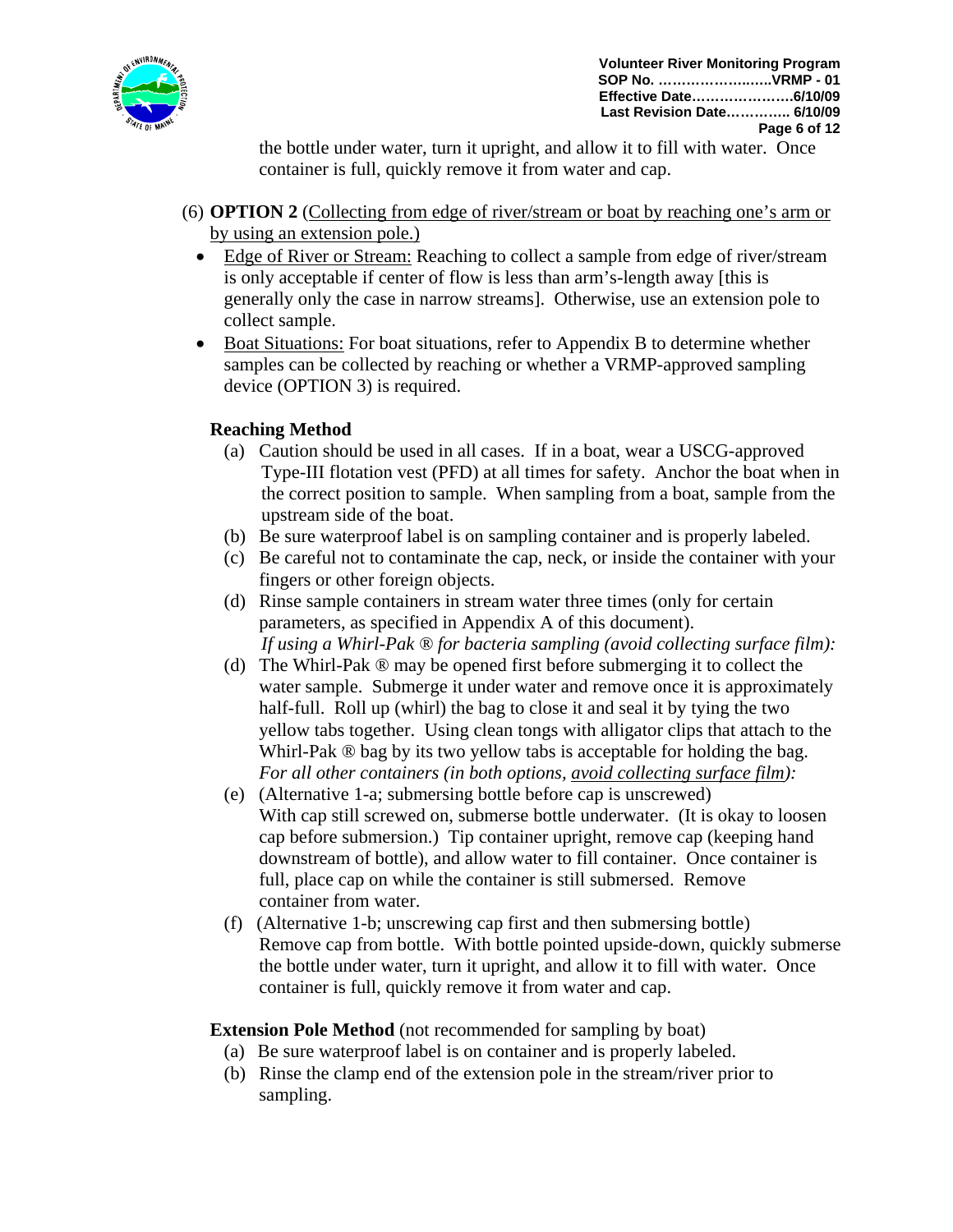

- (c) Remove lid or stopper from sample container prior to sampling. Be careful not to contaminate the cap, neck, or inside the container with your fingers or other foreign objects.
- (d) Securely attach the sample container to the extension pole using the clamps.
- (e) Extend the pole to desired length. Ensure that sample will be collected from the center of flow. (Do not, however, extend the pole too far when sampling in high velocity streams to avoid damage to the pole.)
- (f) Rinse sample container in stream water three times (only for certain parameters as specified in Appendix A of this document).
- (g) Prepare to collect water sample by first rotating the extension pole until the sample container is oriented upside down.
- (h) Immerse the sample container to desired depth and then rotate the rod underwater to fill the container. (Avoid collecting surface film.)
- (i) Once the sample container is full, remove it from the water, cap it and remove it from the clamp.

(7) **OPTION 3** ("VRMP-approved water sampling device" method; if collecting from a bridge or from a boat;)

 (See Appendix D of this document for a list and description of approved sampling devices. See Appendix B of this document for information on acceptable location of sample collection.)

- (a) Caution should be used in all cases. If sampling from a bridge, wear an orange vest for safety. If collecting samples from a boat, wear a USCGapproved Type-III flotation vest (PFD) at all times for safety.
- (b) If on a boat, anchor it when in the correct position to sample.
- (c) Be sure waterproof label is on appropriate containers and that they are properly labeled.
- (d) Make sure the VRMP-approved water sampling device has been cleaned ahead of time according to directions in Appendix C of this document.
- (e) Rinse the sampling device and any associated sample containers in stream water three times (only for certain parameters as specified in Appendix A of this document). (Make sure this is done from a safe location!) When on a bridge, dump the rinse water at least 20 feet away from where you plan to take the water sample. When on a boat, dump the rinse water on the downstream side of the boat.
- (f) Lower the sampling device from the upstream side of the bridge or boat (whenever possible) into the river to the appropriate depth. Completely fill the sampling device with water. (See Appendix B for information on appropriate depth for sampling.)
- (g) Pull the filled sampling device up and carry to a safe location. (Be sure to watch out for traffic.) Avoid bumping the sampling device against the bridge as you raise it to avoid any potential sample contamination.
- (h) Prepare to analyze your water sample. Place the sample container on a clean, stable surface such as the bottom of an upside-down 5 gallon bucket. Carefully open the sample device in order to access the water inside.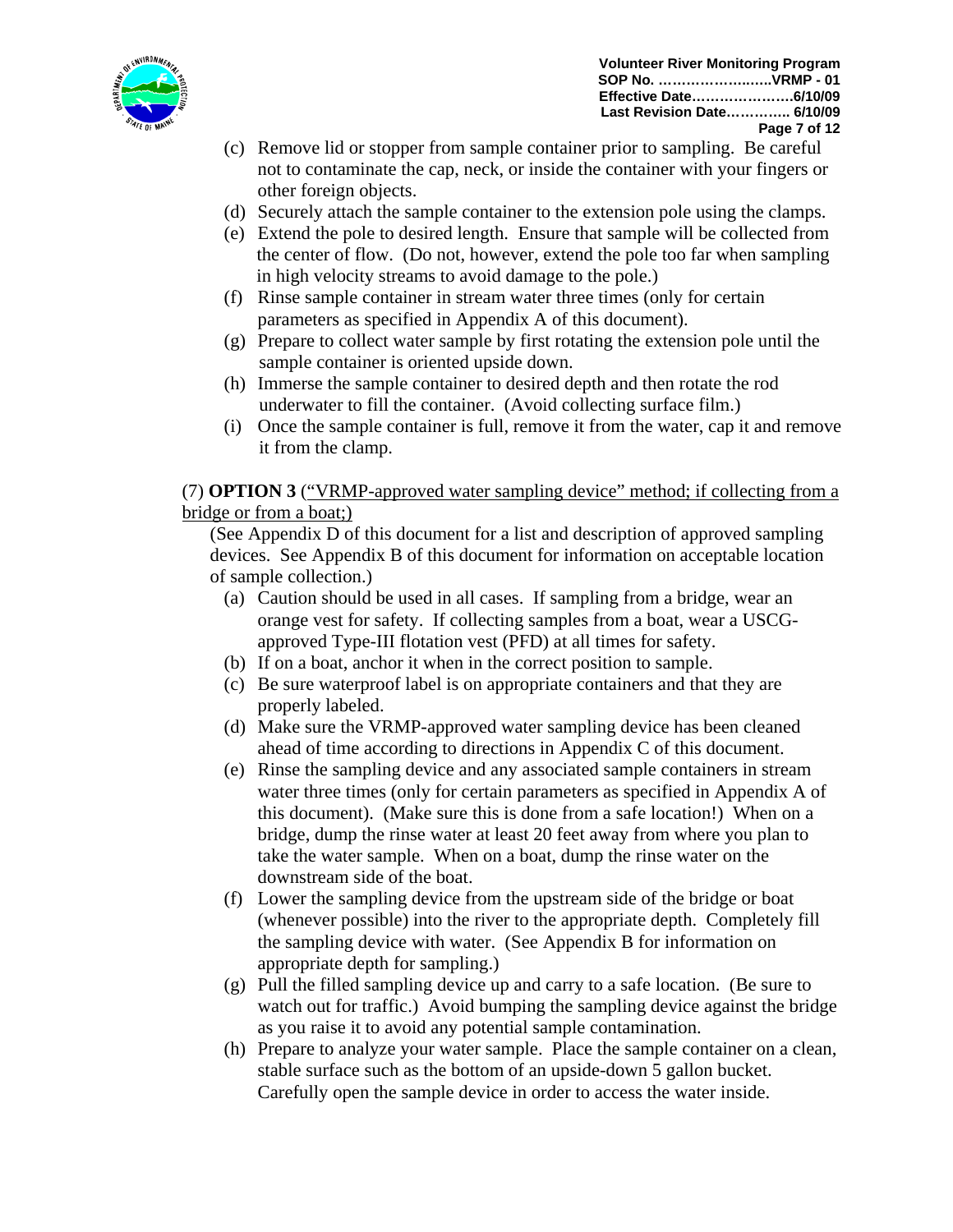

- (i) *Dissolved oxygen and temperature:* In many cases volunteers will be monitoring dissolved oxygen (DO) and temperature directly off of bridges using meters and probes with long cords that follow other standard operating procedures (SOPs). If, instead, you are analyzing dissolved oxygen and temperature from the water within your sampling device, analyze the sample for DO and temperature first, following the appropriate equipment SOPs, before analyzing else. Do not agitate the water before DO and temperature have been measured.
- (j) *Other water quality parameters:* After DO and temperature have been measured, swirl and mix the water sample. Measure other parameters using the appropriate meters/probes (following their specific SOPs), or pour off water samples into their appropriate sample containers.
- (k) Follow Appendix C for directions on how to clean and store the water sampling device.
- (9) Store and transport samples in cooler with ice, as appropriate (refer to Table 3d of the VRMP QAPP for more information).
- (10) Complete VRMP field data sheet and VRMP-approved laboratory chain of custody sheet.
- (11) Drop off samples at VRMP-approved laboratory within the holding time frame discussed in Table 3d of the VRMP QAPP for more details. Include a completed chain of custody sheet specific to your VRMP-approved laboratory.
- D. Quality Control
	- (1) At the beginning of each field season, all VRMP staff and VRMP volunteers who will collect water grab samples will have a training/refresher session to (re)familiarize themselves with the contents of this SOP.
	- (2) For every volunteer, a field duplicate will be collected for 10% (i.e., 1 for every 10 water grab samples) collected for laboratory analysis. However, if, for example, only 5 samples were collected for a given parameter in a given year by a volunteer, 1 field duplicate must still be collected for that parameter. The field duplicate must be processed by the same laboratory.
	- (3) Laboratory: quality control samples analyzed in the laboratory are specified in their respective SOPs and generally include duplicate, spiked, and blank samples.
	- (4) Refer to the VRMP quality assurance project plan (QAPP) for more QA/QC details.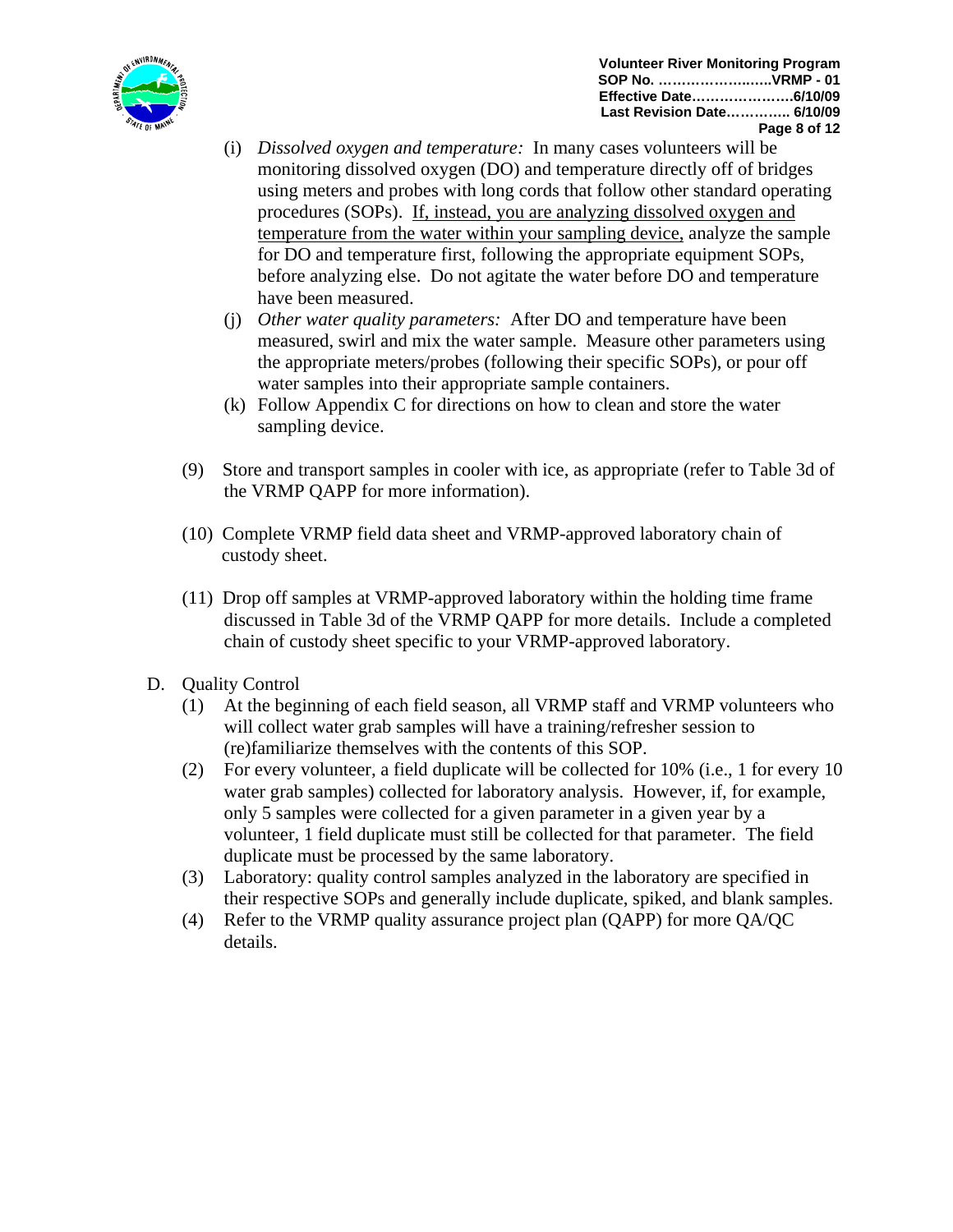

**Volunteer River Monitoring Program SOP No. ………………..…..VRMP - 01 Effective Date………………….6/10/09 Last Revision Date………….. 6/10/09 Page 9 of 12**

# **6. References.**

- Maine Department of Environmental Protection (MDEP). 2004. Protocols for Collecting Water Grab Samples in Rivers, Streams, and Freshwater Wetlands. Prepared by Tom Danielson, MDEP, Augusta, Maine. Document ID: DEPLW0637.
- Maine Volunteer River Monitoring Program (VRMP). 2009. Appendix 8: Catalog of Standard Operating Procedures Used by VRMP-Approved Laboratories.
- Massachusetts Water Watch Partnership (MassWWP). 2008. MADEP-DWM Sample Collection Rod. Last viewed on February 24, 2009 at: http://www.umass.edu/tei/mwwp/files/Sample%20Collection%20Staff.doc .
- New Hampshire Department of Environmental Services (NHDES). 2008. Water Quality Monitoring Field Sampling Protocols for Volunteer Monitors.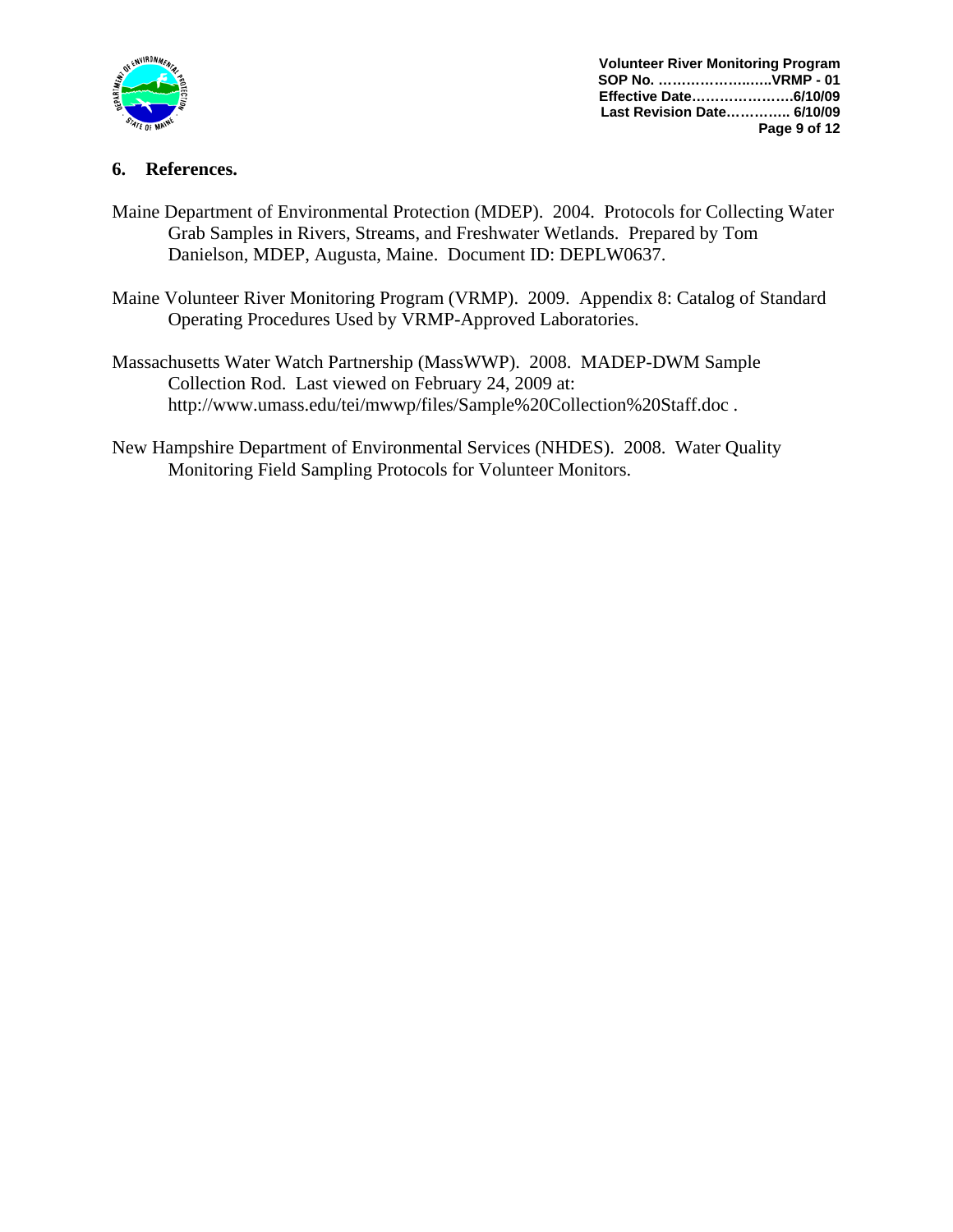

Appendix A. List of Water Quality Parameter Containers that Require or Don't Require Rinsing with Stream Water (3 times) Prior to Actual Sampling. Containers for certain parameters should not be rinsed prior to sampling because they are a) easily contaminated, b) already washed/rinsed by the laboratory using a special protocol, or c) already contain a pre-measured preservative in them, which would be washed out if the container were to be rinsed.

| <b>Water Quality Parameter Containers REQUIRING Rinsing Prior to Sampling</b> |                                                                      |                                                              |
|-------------------------------------------------------------------------------|----------------------------------------------------------------------|--------------------------------------------------------------|
| Maine State Health and Environmental                                          | $\cdot$ pH                                                           | • ortho-phosphorus (soluble reactive phosphorus)             |
| <b>Testing Laboratory (HETL)</b>                                              | • total dissolved solids                                             | $\bullet$ nitrogen (NO <sub>2</sub> , NO <sub>3</sub> , TKN) |
|                                                                               | • chloride                                                           | • alkalinity or hardness                                     |
|                                                                               | • turbidity                                                          | • biochemical oxygen demand (BOD)                            |
|                                                                               | • solids/sediments (i.e., total suspended solids; suspended sediment |                                                              |
|                                                                               | concentration)                                                       |                                                              |
| Add to this list as more labs get added                                       |                                                                      |                                                              |
| to the VRMP list of approved labs.                                            |                                                                      |                                                              |
| <b>Water Quality Parameter Containers Which</b>                               |                                                                      |                                                              |
| SHOULD NOT or DO NOT NEED TO BE RINSED Prior to Sampling                      |                                                                      |                                                              |
| Maine State Health and Environmental                                          | • total phosphorus                                                   |                                                              |
| <b>Testing Laboratory (HETL)</b>                                              | · bacteria (i.e., E. coli, fecal, or Enterococcus)                   |                                                              |
|                                                                               |                                                                      |                                                              |
| Add to this list as more labs get added                                       |                                                                      |                                                              |
| to the VRMP list of approved labs.                                            |                                                                      |                                                              |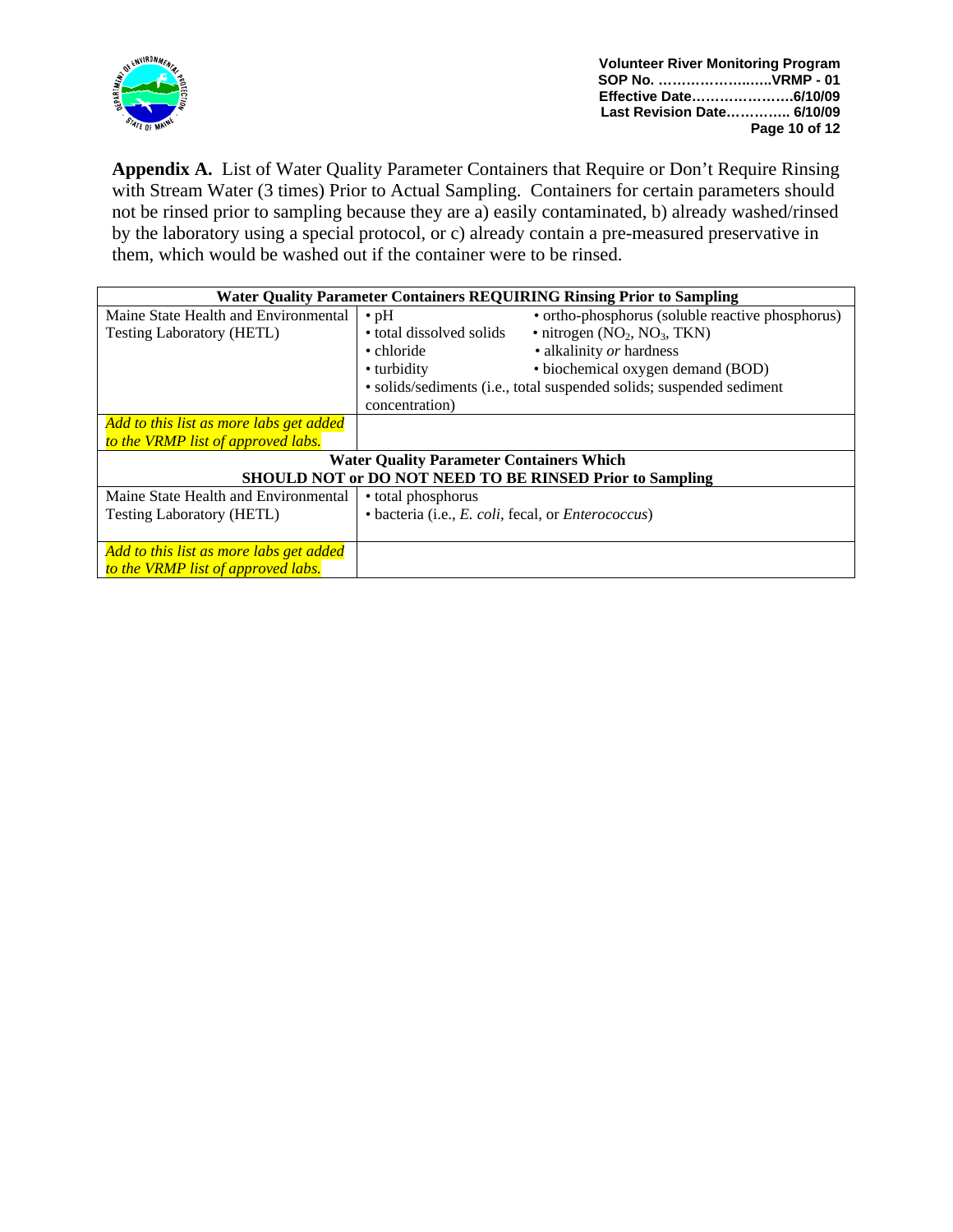# **Appendix B. Required river/stream sampling and monitoring locations for inclusion in the VRMP (from Table 4a of VRMP QAPP).**

| <b>Lateral Position Across a River/Stream</b>                                                                                                                                                                                                                                                                                                                                                                  |  |  |  |
|----------------------------------------------------------------------------------------------------------------------------------------------------------------------------------------------------------------------------------------------------------------------------------------------------------------------------------------------------------------------------------------------------------------|--|--|--|
| $\rightarrow$ Sampling needs to occur in the "center half of flow" so that a flowing, well-mixed, representative sample is collected.<br>The center half of flow is usually close to the middle of the channel, though it sometimes can move away from the<br>middle of the channel, following the thalweg (Figure 2), towards the outside of a river-bend.                                                    |  |  |  |
| $\rightarrow$ Samplers need to avoid shore-related features such as:<br>• shallows<br>• eddies<br>• deadwaters<br>• jetties<br>• pools (even though parts of the thalweg may pass through them)<br>• docks (unless they within the center half of flow).                                                                                                                                                       |  |  |  |
| $\rightarrow$ To reach the "center half of flow", volunteers can use a variety of techniques including:<br>• wading out by foot<br>• reaching out<br>• using an extension pole<br>• using a boat<br>• sampling from a bridge/culvert using a VRMP-approved water sampling device <sup>1</sup>                                                                                                                  |  |  |  |
| <b>Vertical Position in a River/Stream</b><br>(In all cases, avoid allowing water surface films or "stirred-up bottom sediments" into the sample.<br>Always face upstream when sampling.)                                                                                                                                                                                                                      |  |  |  |
| (For Tier 1 Dissolved Oxygen & Temperature)<br>$\rightarrow$ For rivers/streams < 3 m in depth, sample at mid-depth.<br>$\rightarrow$ For rivers/streams $\geq$ 3 m in depth, sample at 1-m increments to obtain a vertical profile.                                                                                                                                                                           |  |  |  |
| (For Tier 2 Dissolved Oxygen & Temperature as well as any Other Water Quality Parameters)<br>$\rightarrow$ For rivers/streams that are non-wadeable, sample at mid-depth (if depth is known) or 1-meter below the surface.<br>$\rightarrow$ For rivers/streams that are wadeable, sample at mid-depth or 1 $\frac{1}{2}$ feet below the surface.<br>(Volunteers will specify which depth on their data sheet.) |  |  |  |
| <b>Longitudinal Position in River/Stream</b><br>(when near crossing such as a bridge or culvert)                                                                                                                                                                                                                                                                                                               |  |  |  |
| $\rightarrow$ To avoid the possible effects of roads, bridges, or scour pools on water quality, the preferred location to sample is at<br>the upstream end of a bridge or culvert crossing (as opposed to the downstream end) unless:<br>(1) it is safer to sample at the downstream end;                                                                                                                      |  |  |  |
| (2) the purpose of sampling at the downstream end of the crossing is to include any effects of the crossing on<br>water quality.                                                                                                                                                                                                                                                                               |  |  |  |
| $\rightarrow$ Be sure to document where the sampling takes place with respect to a crossing, especially on the Site Location<br>Description Form (Appendix 6).                                                                                                                                                                                                                                                 |  |  |  |
| Impoundments                                                                                                                                                                                                                                                                                                                                                                                                   |  |  |  |
| $\rightarrow$ Sample as close as possible* to the deepest "hole" (depth) of the impoundment – generally in the vicinity of the<br>upstream side of the dam. Bathymetry maps or sonar equipment can be used to determine river depths. *(Do not risk<br>your safety! Do not get too close to the dam! Do not go into "roped-off" sections of the impoundment.)                                                  |  |  |  |
| $\frac{1}{2}$ See VDMD's OADD's section 5.2 and also Appendix 2.80D Cookbook (specifically "Standard Operating                                                                                                                                                                                                                                                                                                 |  |  |  |

See VRMP's QAPP's section 5.2 and also Appendix 2 SOP Cookbook (specifically, "Standard Operating Procedure - Methods for Collecting Water Grab Samples"; SOP-01, Appendix D) for details regarding VRMPapproved water sampling devices.